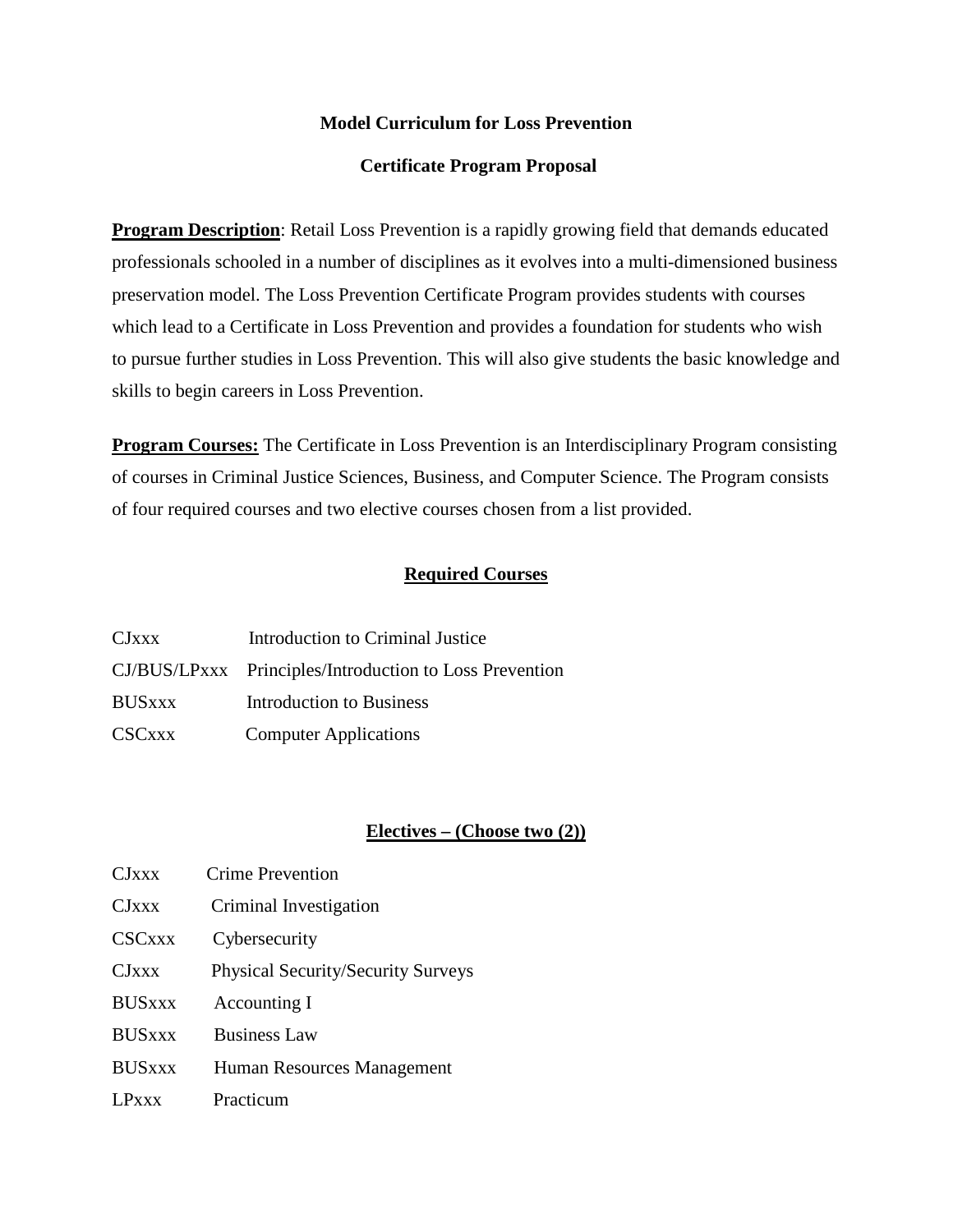## **Course Descriptions**

**CJxxx Intro to Criminal Justice:** This course introduces students to the agencies, processes and theories involved in the administration of criminal justice. The learning objectives include - but are not limited to - examining the major components of the criminal justice system, including the police, courts and corrections and understanding contemporary criminal justice issues and challenges.

**CJxxx Criminal Investigation**: This course presents investigative theory, crime scene procedures, interviews and interrogations, and the collections and preservation of physical evidence. Learning objectives include – but are not limited to – understanding techniques for collecting evidence, practicing interviewing skills, and identifying appropriate investigative techniques for specific crimes.

**CJ or BUS Principles/Introduction to Loss Prevention:** This course serves is an introduction to the loss prevention field and focuses on retail loss prevention. Students will learn about the fundamentals of the field including asset protection, risk management, law of loss prevention, methods of and prevention of theft, both internal and external, and the development of asset protection programs.

**BUSxxx Introduction to Business:** This course will expose you to business terminology, concepts, and current business issues. The intent is to develop a viable business vocabulary, foster critical and analytical thinking, and refine your business decision-making skills. These skills will be acquired by the reading materials, exercises, and research assignments in this course that simulate the workplace today

**CJxxx Crime Prevention:** Students will learn about topics to include reasons not to solely rely on the criminal justice system to prevent crime, crime data analysis techniques, crime problemsolving models, models of crime prevention, ingredients of successful private / public partnerships in order to prevent crime and simple methods of implementing and evaluating crime prevention initiatives. Upon completion of this crime prevention course, participants will have a working knowledge of key crime prevention concepts and be familiar with strategies to effectively prevent crime. The practical nature of the training means that the skills and knowledge gained through this training will be directly transferable to the workplace.

**CJ/CSCxxx Cybersecurity:** Students will learn to protect an organization's critical information and assets by ethically integrating cyber security best practices and risk management through enterprise. Students will also learn processes to integrate continuous monitoring and real-time security solutions with information collection, collaboration, and analysis capabilities, improve cyber security situational awareness and deployment of countermeasures in industry and government, evaluate and assess the use of technology to support cyber security goals and objectives, participate in forensic analysis of cyber incidents and learn how to assist in recovery